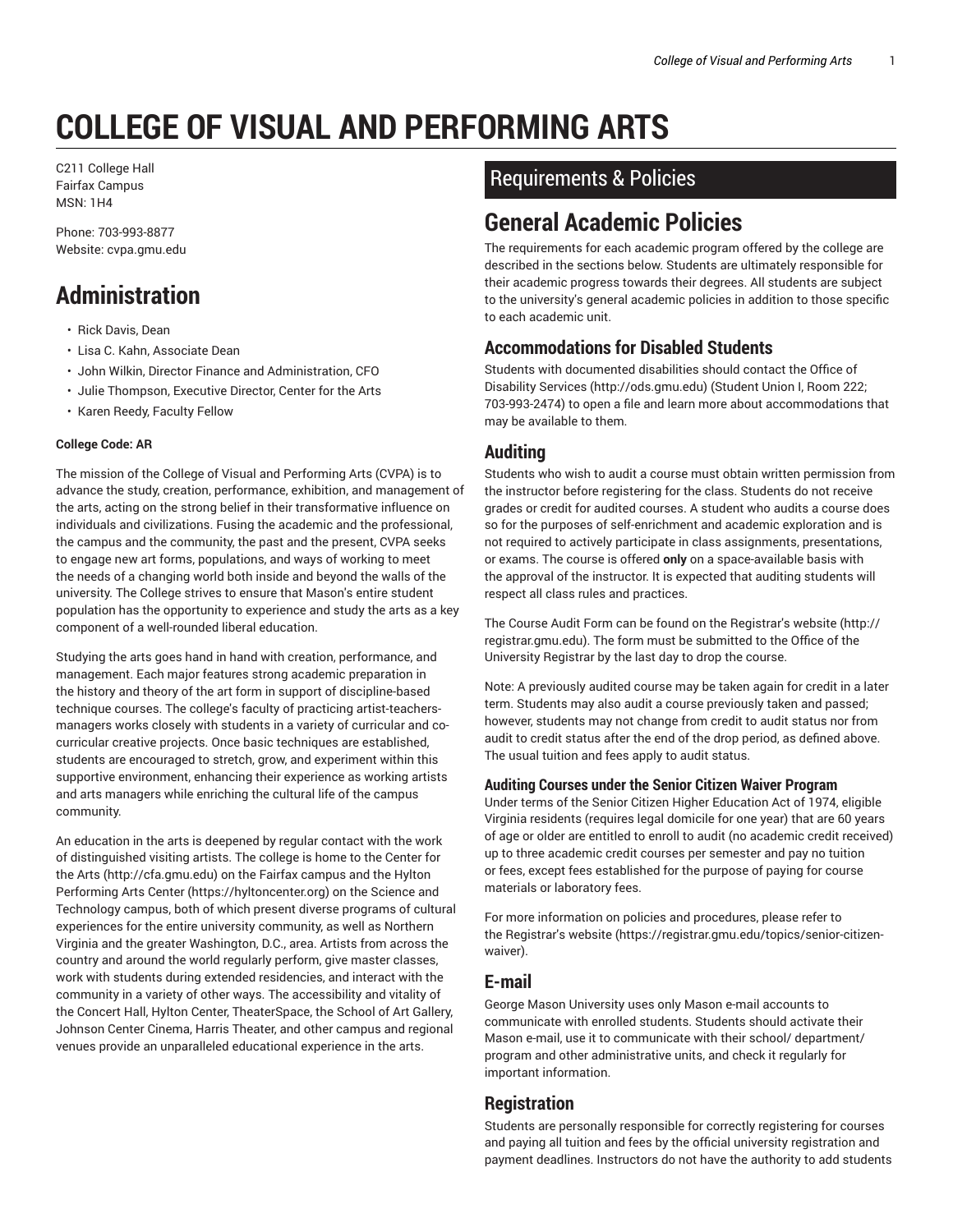to courses. All students should verify the accuracy of their enrollment before the end of the add and drop periods.

#### **Questions about Academic Policies**

Students with questions regarding exceptions to academic policies should contact the CVPA Academic Affairs Office (College Hall, C200; 703-993-4551).

# **Undergraduate Policies and Information Degree Programs**

The undergraduate degree consists of course work in the Mason Core, a major area of study, and electives. To earn a bachelor's degree, students must complete a minimum of 120 credits, of which at least 45 must be upper level courses (numbered 300 and above). At least one course at the 300 or 400 level must be designated "writing intensive."

#### **Academic Course Load**

Undergraduate students earning degrees in CVPA may register for 18 credits per fall and spring semester without the dean's permission. Students are advised that they will be required to pay additional tuition beyond the 16-credit, university full-time academic load. Students should be cognizant of the time commitment when they register for their courses, especially if they register for high numbers of credits. Students are urged to consult with their advisor and familiarize themselves with Mason guidelines for work and academic load. Students are reminded that employment must not take priority over course work.

#### **Advising**

Students are assigned advisors and are strongly encouraged to meet with them periodically, and particularly when they achieve 75 credits or are two semesters before expected graduation. Undeclared CVPA students and undergraduate students in academic difficulty (cumulative GPA under 2.00) are required to see an advisor prior to registration for the semester following registration restriction.

### **Minimum Cumulative GPA in Major**

Undergraduate students earning CVPA degrees must earn a minimum 2.00 cumulative GPA in their major, or higher, if required by their program.

#### **Foreign Language Requirement**

Some degrees within CVPA require intermediate-level proficiency in one foreign language or the completion of a minor, double major or double degree. The foreign language requirement may be fulfilled by completing a course in a foreign language numbered 202, 209, or 210 (or higher level courses taught in the language) or achieving a satisfactory score on an approved proficiency test. International students should consult the CVPA Student Academic Affairs Office about a possible waiver of this requirement.

#### **Leave of Absence**

All undergraduate students who are planning an absence from George Mason must submit a formal request for Leave of Absence to the Office of the University Registrar. Students do not need to complete the Leave of Absence form if they are participating in a George Mason University sponsored study abroad program or have received permission to study elsewhere. The maximum time allowed for a Leave of Absence is two years. A new admission application will be required if a student is away for more than 2 academic years OR a Leave of Absence form was not submitted. Re-admission is not guaranteed. See AP.1.8 Undergraduate Leave of Absence for full university policy.

#### **Mason Core Program**

The baccalaureate degree requires students to take a range of courses that provide a broad knowledge of the world, develop the ability to think both conceptually and critically, acquaint them with many different methods of inquiry, and provide the skills to continue intellectual growth throughout their lives. Students select from a range of courses outlined in the Mason Core section. Students accepted into the Honors College fulfill some/all of their Mason Core requirements with completion of that program of study. Students are strongly advised to consult the University Mason Core page.

#### **Minors**

Some degrees within CVPA require a minor or intermediate-level proficiency in one foreign language. University policy states that students must earn 8 distinct credits toward their minor that are not used for their major. Some programs have more specific criteria for applying credits to a minor.

#### **Physical Education Courses**

Activity courses offered by the College of Education and Human Development cannot be counted toward credits required for a degree in CVPA. Students may take non-activity RECR courses for elective credit for CVPA degrees.

#### **Prerequisites**

Undergraduate students must earn a C or better in prerequisite courses to proceed to the next course.

### **Study Elsewhere**

Students with fewer than 60 hours of transfer coursework (not including registration through the Consortium of Universities of the Washington Metropolitan Area or coursework completed through the Center for Global Education) may take up to 12 hours of coursework in CVPA disciplines at another institution. A student may seek permission for additional hours beyond these limits for summer registration if his/her permanent residence is more than 50 miles from the George Mason University Fairfax campus. Students must obtain advance, written approval from the student's dean and the course dean's office. Students who enroll elsewhere without advance written permission while enrolled at Mason will not receive transfer credit for the course

work taken at another institution unless they re-apply for admission to Mason as transfer applicants and meet all priority deadlines. Readmission is not guaranteed and transfer credit is awarded based upon course equivalences in effect at the time of re-admission. Freshmen and transfer students in their first semester at Mason are not permitted to study elsewhere. Courses previously attempted at Mason (including withdrawals) cannot be taken elsewhere. Schools and Colleges have study elsewhere criteria for courses in their disciplines in addition to University policy. Students must be in good standing with a minimum cumulative GPA of 2.00 in their Mason courses. See AP.1.4.2 Permission to Study Elsewhere for additional information.

#### **Transfer of Credit**

Transfer students must resolve transfer credit issues within the first academic year of enrollment.

Undergraduate students may transfer a maximum of 18 credits earned in nondegree status at Mason.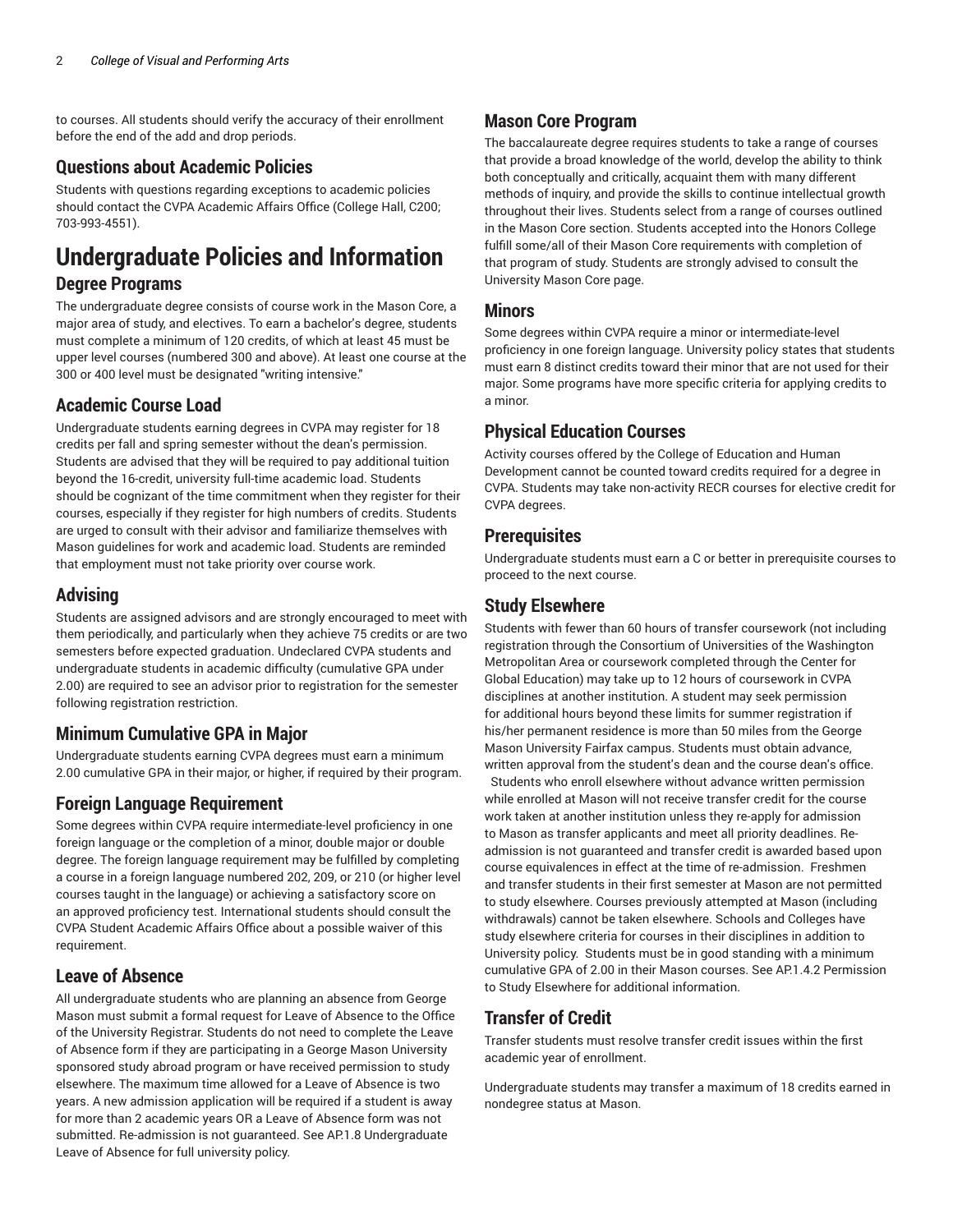#### **Withdrawals**

Students are responsible for all courses in which they remain officially enrolled once the drop period has ended.

Undergraduates enrolled in degree programs are eligible to withdraw from three classes through the ninth week (of a fifteen week semester) without dean's approval and at the student's own discretion during their entire undergraduate career at Mason. See AP.1.5.1 Selective Withdrawal for Undergraduates for further details.

Instructors do not have the authority to withdraw students from classes. Withdrawals other than Selective Withdrawals require the approval of the academic dean and are typically allowed only for full semesters at a time (all enrolled courses) and are only permitted for non-academic reasons. No withdrawals can be approved to avoid an unsatisfactory grade. When submitting a withdrawal request, students must provide original, verifiable, third-party documentation for the reason for the withdrawal. Requests for withdrawals should be submitted as early in the semester as possible, and never after the last day of classes.

# **Graduate Policies and Information**

For items not listed below, please refer to the university's policies: AP.6 Graduate Policies.

#### **Admissions**

CVPA follows university policies for graduate admissions. Some programs ask for additional admissions requirements. Please refer to the program for a listing of all requirements.

All applicants, regardless of admission or not, will have their decision uploaded through their self-service center. Applicants will be notified that their decision is ready for their review via email to the address they provided at the point of application. Applicants will not be told decisions over the phone or in-person. Applicants who do not meet our minimum requirements (e.g., GPA, test scores, pre-screening requirements, portfolio requirements) may be issued a denial decision before their application is completed.

The College of Visual and Performing Arts does not offer an appeal process for admissions decisions. Applicants are welcome to file a new application for a future semester.

#### **Graduate Programs**

CVPA's graduate programs offer highly focused study designed to prepare students for professional work in the arts and education. The requirements for each graduate degree are described under the program's catalog entry.

## **Transfer of Credit**

Graduate credit earned prior to admission to a certificate, master's, or doctoral program may be eligible to be transferred and applied to a CVPA graduate program, certificate or doctoral degree. Please see AP.6.5.3 Transfer of Credit for more detailed information about the requirements.

# **Appeals Process**

#### **Appeals of Academic Procedures**

See Appeals of Academic Procedures for University Policies.

### **CVPA Procedures for Grade Appeal**

Although faculty members are generally the best judges of student performance in their classes, circumstances may cause a student to

believe that a professor has made an unfair grade decision. Therefore, a Grade Appeal process has been established to ensure a fair hearing in such cases. Grade appeals are not accepted after the last day of classes for the following semester, as indicated in the Schedule of Classes (spring for fall grades, fall for spring and summer grades). The process for initiating and resolving a Grade Appeal is as follows:

- 1. The first step to resolve differences between an instructor and student concerning a grade should be a discussion with the instructor; this meeting should occur within two weeks of the student's written request for a meeting; if the instructor is no longer affiliated with the University, the appeal is made to the Program **Director**
- 2. If the instructor and student cannot resolve the issue, and the student wishes to pursue the matter further, he or she must present to the Program Director, a written appeal including the following: A description of the outcome of the informal discussion process. Any relevant documents the student would like to have reviewed as part of the appeal process. A copy of the course syllabus and assignment descriptions. Failing a satisfactory resolution, the student may appeal the grade by submitting a written appeal to the CVPA Academic Affairs Office. Undergraduate students will submit their request to the assistant dean; graduate students will submit their requests to the associate dean in the CVPA Academic Affairs Office.

The decision of the CVPA Assistant or Associate Dean is final.

#### **CVPA Procedures for Appeal of an Academic Action**

In exceptional circumstances a student may request a meeting to review the decision of an academic action.

- 1. The student must state in writing the reasons for requesting further appeal of an academic action, and provide any additional or new information relevant to the appeal.
- 2. The Assistant Dean (undergraduate)/Associate Dean (graduate) for Academic Affairs reviews all appeals.
- 3. The dean will conduct a review of the documentation provided by the student, and may request additional information in order to make an informed decision.
- 4. A nonparticipating observer of the student's choice may attend the meeting with the dean, and the dean may also have a nonparticipating observer attend.
- 5. The student may follow University appeal procedures outlined in Appeals of Academic Procedures.

#### **CVPA Procedure for Non-Academic Appeals or Grievance**

A student who intends to file a non-academic appeal, or intends to file a grievance against a faculty member, another student, or administrator undertakes the following steps:

- 1. The student meets with the professor and Program Director to discuss the non-academic appeal/grievance; this meeting should occur within two weeks of the student's written request for a meeting; if the person is no longer affiliated with the University, the request is made to the Department or Program Director only.
- 2. The professor (Program Director) responds to the student within three days of the meeting.
- 3. If the student wishes to continue the non-academic appeal/grievance, the student must submit a written explanation to Academic Affairs